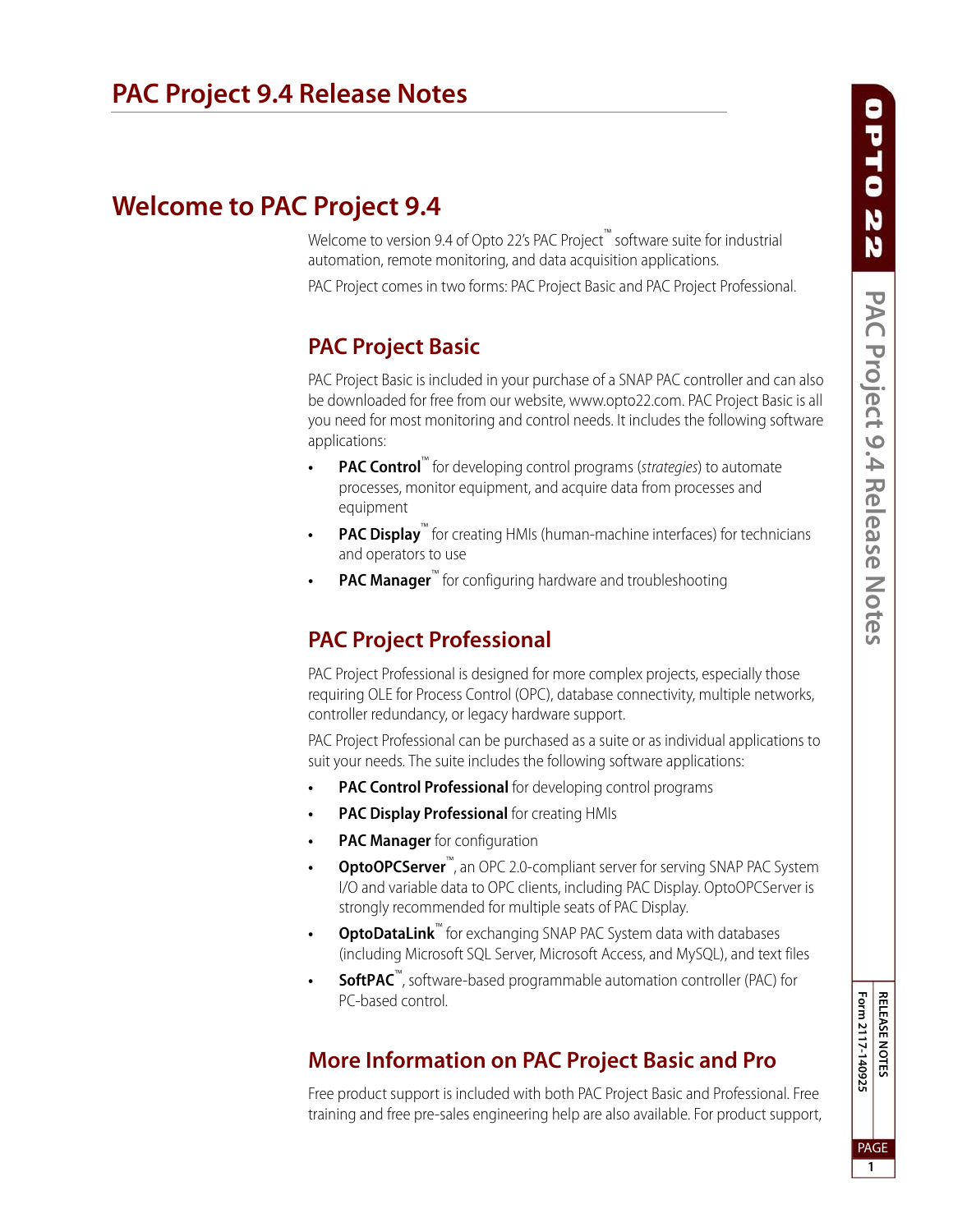see ["For Help" on page 7.](#page-6-0) For training, see our website under Support > Training or email training@opto22.com. For pre-sales engineering, call 1-800-321-6786 or 1-951-695-3000.

All PAC Project 9.4 software components run on Microsoft® Windows® XP, Vista, Windows 7, and Windows 8.1 workstations. See ["Installation Requirements" on page 5.](#page-4-0)

PAC Project works with all SNAP PAC controllers, SNAP PAC brains, SNAP PAC racks, and SNAP I/O modules.

For more information about PAC Project Basic and Professional, see the following documents. The easiest way to find a document on our website, www.opto22.com, is to search on its form number.

- **•** [PAC Project Software Suite Data Sheet](http://www.opto22.com/documents/1699_PAC_Project_Data_Sheet.pdf), Opto 22 form 1699
- **•** [PAC Project Basic and Professional Comparison Chart](http://www.opto22.com/documents/1681_PAC_Project_Basic_Pro_Comparison_Chart.pdf), form 1681

#### **Notes for Customers with Older Systems (ioProject and FactoryFloor)**

PAC Project is very similar to older Opto 22 software, but there are important things to know **before you install** and use it. If you're moving to the SNAP PAC System from legacy systems, be sure to read these documents first:

- **•** [PAC Project 8.0 Release Notes](http://www.opto22.com/documents/1680_PAC_Project_80_Release_Notes.pdf), form 1680. See the section, "Notes for Current ioProject Customers."
- **•** [SNAP PAC System Migration Technical Note](http://www.opto22.com/documents/1688_SNAP_PAC_System_Migration_Tech_Note.pdf), form 1688
- **•** (FactoryFloor customers only) [FactoryFloor to PAC Project Migration Technical Note,](http://www.opto22.com/documents/1688_SNAP_PAC_System_Migration_Tech_Note.pdf) form 1692

### **New Features and Enhancements**

There are new features and enhancements in PAC Control, PAC Display, PAC Manager, and OptoOPCServer.

#### <span id="page-1-0"></span>**PAC Control**

**New commands for HART SNAP I/O Modules.** PAC Control now includes commands developed for use with the HART® SNAP I/O modules. These analog current input and output modules provide communication with other Highway Addressable Remote Transducer (HART) current loop devices. For more information, see form 2080, the HART SNAP Modules Data Sheet.

HART-specific commands:

**•** Get HART Unique Address Retrieves the unique address of a HART device in order to use other HART commands to talk to the device.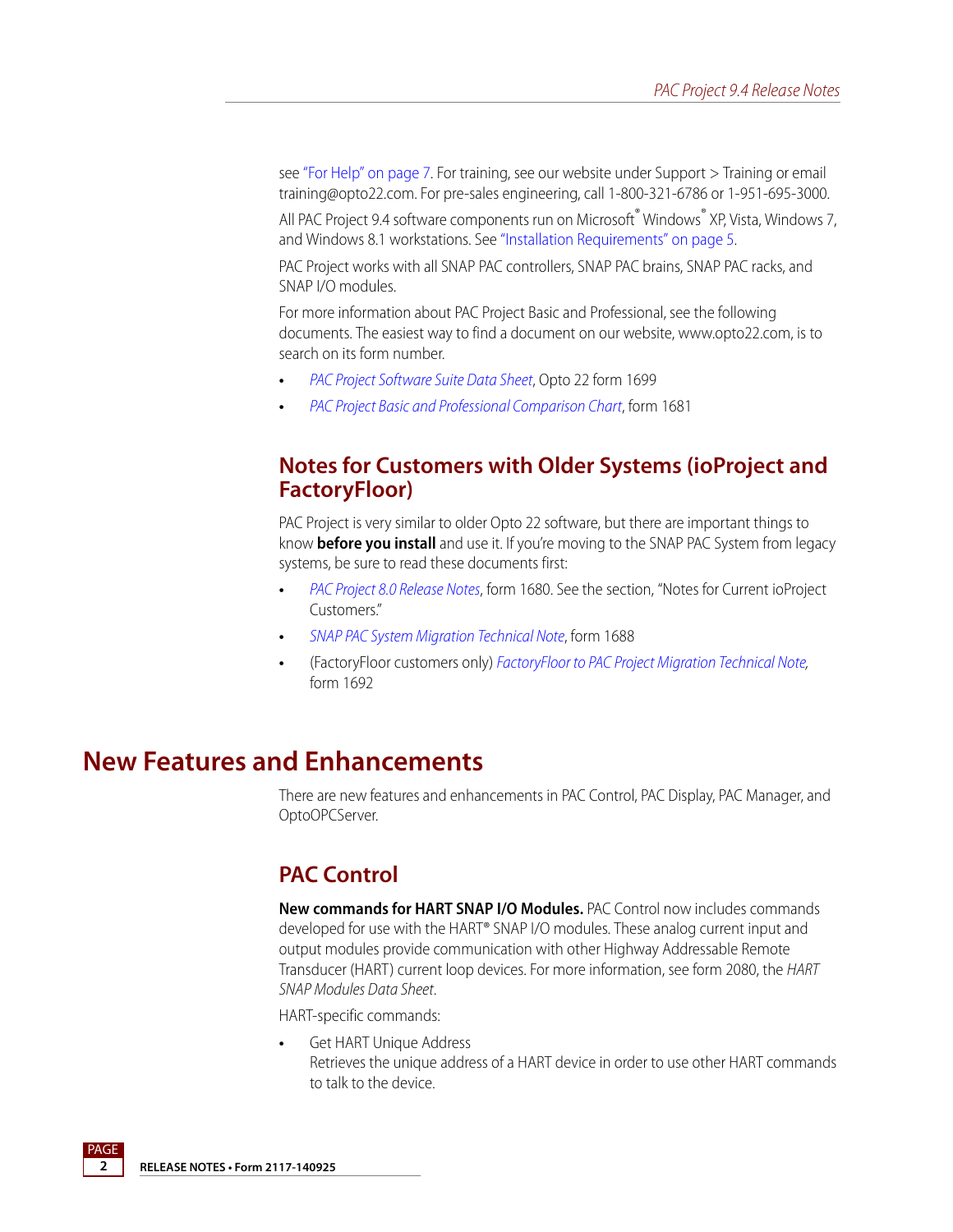- **•** Send/Receive HART Command Sends a HART command and receives its response in a single operation.
- **•** Receive HART Response Receives the response to a command that was sent previously. This is useful if you want to send a series of commands to multiple HART devices without waiting for a response, then go back to pick up those responses.
- **•** Receive HART Burst Response Receives a response from a HART command burst—a special mode where periodic data is sent asynchronously from a sensor.

In addition, the following commands are designed to pack data into HART parameter strings, but they can also be used with other types of data not intended to be used with HART modules.

- **•** Pack Float into String
- **•** Pack Integer 32 into String
- **•** Pack Integer 64 into String
- **•** Pack String into String
- **•** Unpack String

**New point type for SNAP-AIRTD modules.** The new lead compensated point type for the SNAP-AIRTD, SNAP-AIRTD-10, and SNAP-AIRTD-1K analog temperature input modules provides a more accurate Ohm measurement. See the description under ["PAC Manager" on](#page-3-0)  [page 4](#page-3-0).

**Improved loading of archived strategies.** When a strategy is loaded and all of its subroutines cannot be found in their original location—but they are all found in the Subs directory—you are asked if PAC Control should use the subroutines in the Subs directory. This simplifies loading an archived strategy; instead of being asked about the location of each subroutine, you're only asked once about using the Subs directory.

**Better support for Windows 8.1.** Control engine definitions are now handled differently so that PAC Control works better in Windows 8.1.

## **PAC Display**

**Logging to ODBC database** (PAC Display Pro only). Now you can configure an ODBC database for logging SuperTrend, Historic Log, and Runtime Operator Logging data files. Supported databases include MySQL, Microsoft SQL Server, and Microsoft Access.

**Support for Unicode text**. Now you can use international characters in the following PAC Display items for improved localization of your PAC Display Runtime projects:

- **•** Objects created with the text tool
- **•** Alarm point names and comments
- **•** SuperTrend pen names
- **•** Window names
- **•** Historic log names and point names

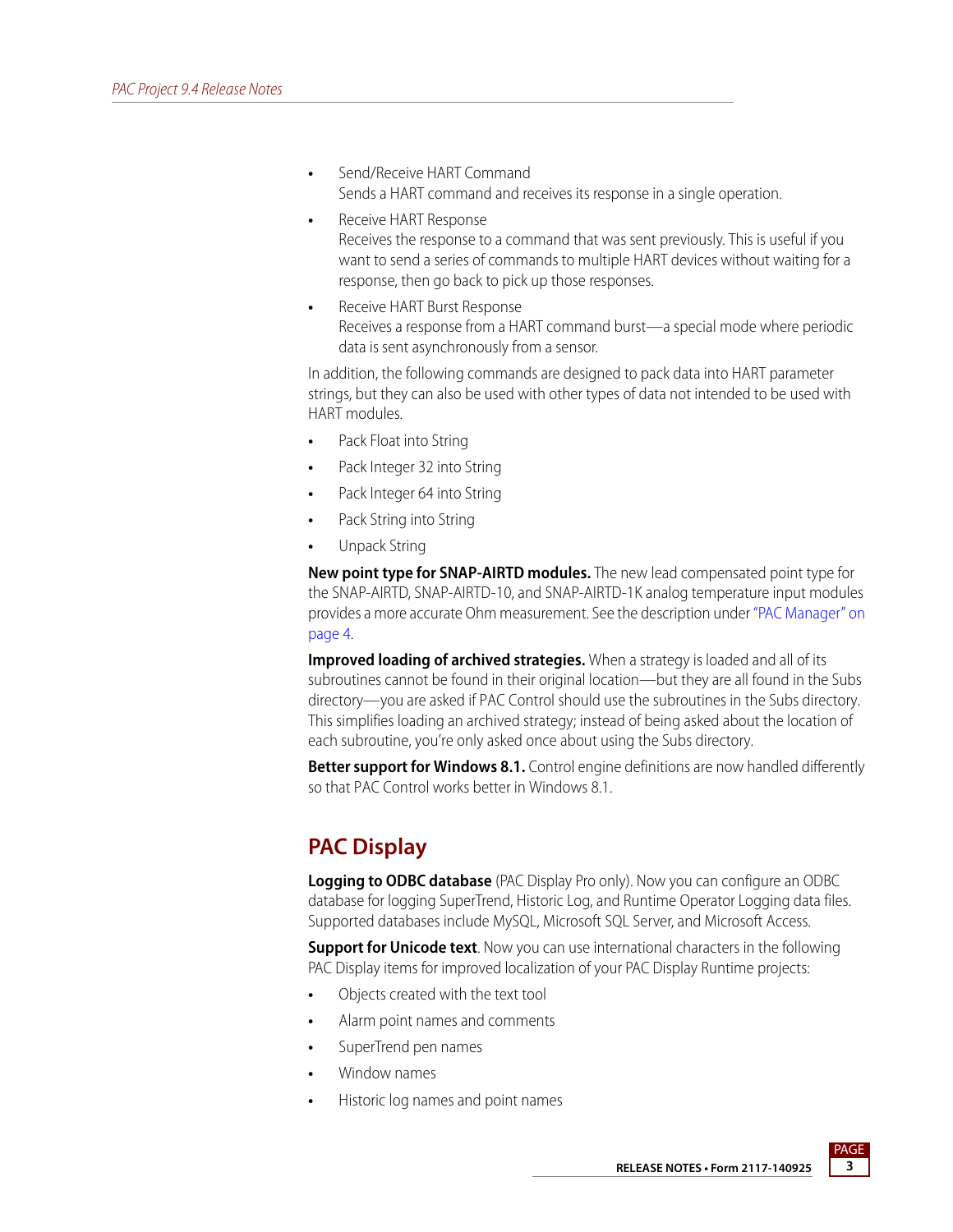- **•** Table control
- **•** Refresh group names
- **•** Recipe managers
- **•** Window managers
- **•** Application managers
- **•** XY plot titles
- **•** Button and PID button text
- **•** Combo box control items
- **•** View > Dynamic Attributes file
- **•** Project export file
- **•** Alarm point comma delimited file
- **•** Operator Runtime logging file
- **•** Alarm History file

**Support for the Portable Network Graphics (PNG) file format**. PNG images are a good choice for use in your PAC Display project because the PNG file format provides transparency and supports lossless data compression resulting in better looking images without a white background.

**Improved recipe file uploading and downloading**. When uploading or downloading recipe files, PAC Display Runtime now looks for the strategy file in the PAC Display project folder as well as the folder where the strategy file was originally configured in Configurator.

### <span id="page-3-0"></span>**PAC Manager**

**Flash memory images can now be imported and exported for SNAP-PAC-SB1 and SNAP-PAC-SB2 serial brains.** This feature lets you copy the configuration image from a serial I/O unit directly to the flash memory of another SB-series I/O unit. It also allows you to keep copies of I/O images for all of your SNAP-PAC-SB1 and SNAP-PAC-SB2 brains so that if a brain's flash memory is accidently erased, you can send the backed-up image to the brain. Previously this capability was only available for Ethernet brains such as the SNAP-PAC-EB1 and SNAP-PAC-EB2.

**Support added for new SNAP HART I/O modules**. The SNAP-AIMA-iH analog current input module and the SNAP-AOA-23-iH analog output module provide communication with other Highway Addressable Remote Transducer (HART) current loop devices. Also see the description under ["PAC Control" on page 2.](#page-1-0)

**New point type for SNAP-AIRTD modules.** The new lead compensated point type (0x0F) for the SNAP-AIRTD, SNAP-AIRTD-10, and SNAP-AIRTD-1K analog temperature input modules provides a more accurate Ohm measurement. Previously, the generic input point type (0x01) Ohm measurement for these modules included the RTD resistance and 1/2 of the lead resistance.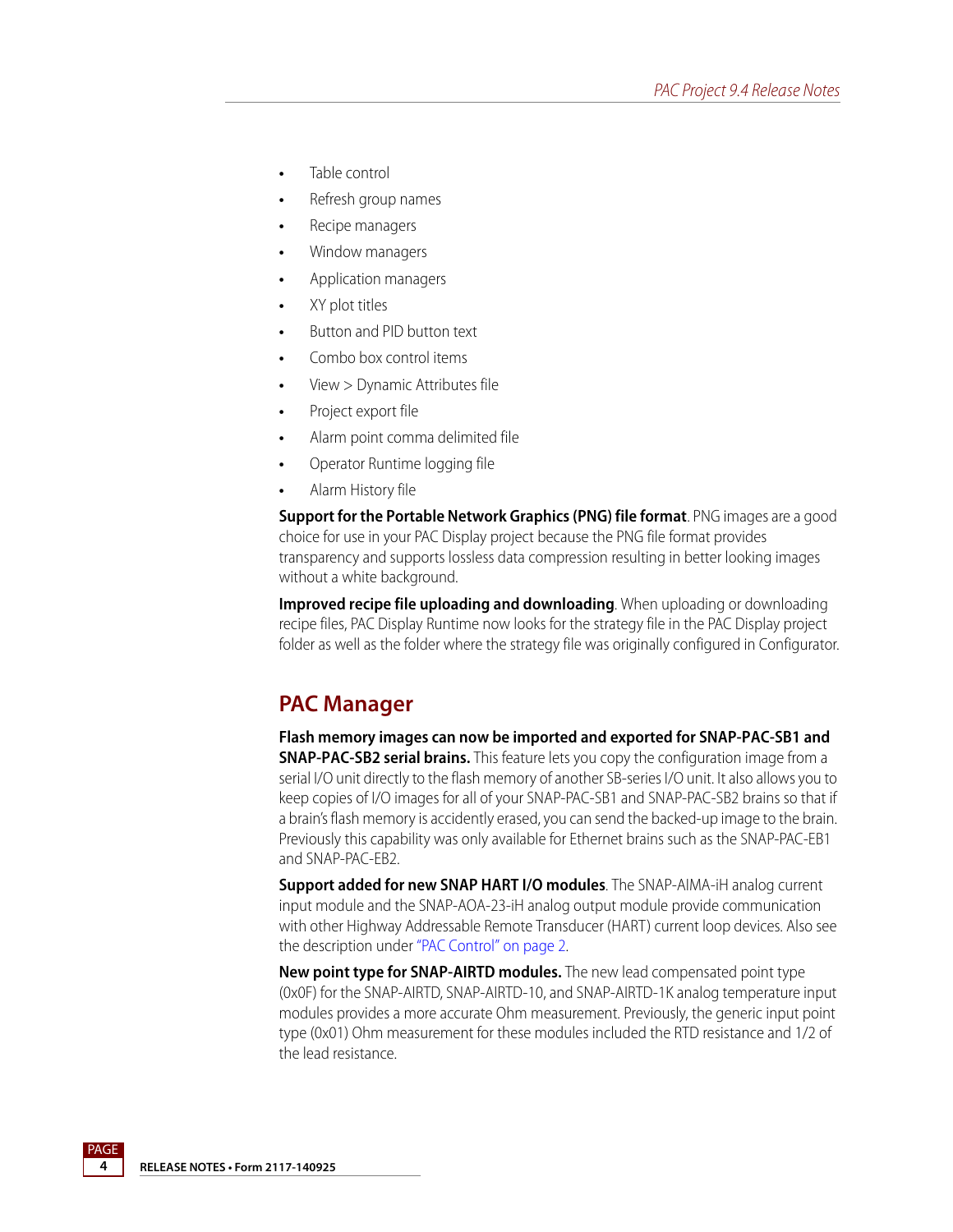# **Bug Fixes**

For a complete list of bug fixes in the 9.4 version of PAC Project, see the PAC Project Readme file or the Readme file for individual products (PAC Control, PAC Display, and so on).

In addition, see the readme file for your control engine or brain firmware, available on our website at [www.opto22.com](http://www.opto22.com/). To find firmware, click Support > Downloads and filter by Firmware. When you locate the firmware file for your device, in addition to downloading the firmware, click the Related Documents tab and download the readme file, too.

Here are some other useful sources of bug information on our website:

- **OptoKB Article Search**—Click the Support tab on our website and then click OptoKnowledgeBase to find articles by Article Number, Title, Text, or Product.
- **OptoSubscriptions**—Use your [my.opto22.com](http://www.opto22.com/site/myopto/my_index.aspx) account to subscribe to updates on the Knowledgebase, products, downloads, and documents.

# **Installation**

*CAUTION:* If you are upgrading to version 9.4 from a version of ioProject older than 7.0, do NOT uninstall ioProject before running the PAC Project version 9.4 installation. If you uninstall first, you will lose all configured control engines.

### <span id="page-4-0"></span>**Installation Requirements**

Here's what you need to install and run PAC Project 9.4 software:

- **•** A computer with at least the minimum processor and memory required for your version of Microsoft Windows, and Ethernet capability. Additional memory may be required for some configurations.
- **•** VGA or higher resolution monitor (Super VGA recommended). Minimum size: 800x600 with small fonts.
- **•** Mouse or other pointing device
- **•** Installed Windows printer (optional)
- **•** Microsoft Windows 8.1 Pro (32-bit or 64-bit), Windows 7 Professional (32-bit or 64-bit), Windows Vista® Business (32-bit), or Windows XP Professional (32-bit, with Service Pack 2 or higher), Windows Server 2008 R2 (OptoOPCServer and OptoDataLink only).

NOTE: Other versions of Microsoft Windows server and embedded Windows operating systems are not supported. In addition, Windows Server 2008 is the only Windows Server version supported and it is only supported by OptoOPCServer and OptoDataLink.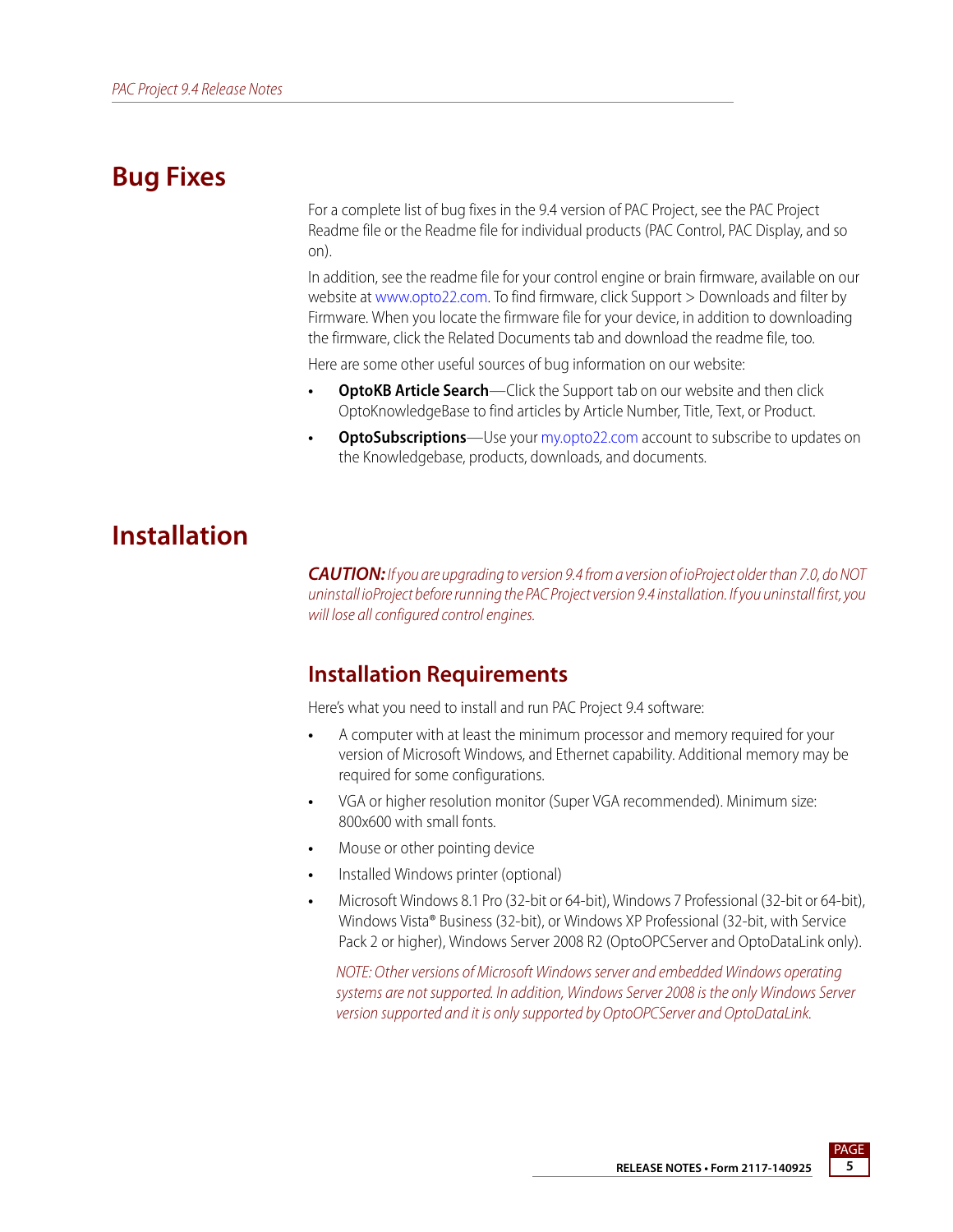| <b>Application</b>       | <b>PAC Project Professional</b> | <b>PAC Project Basic</b> |
|--------------------------|---------------------------------|--------------------------|
| <b>PAC Control</b>       | 58.6 MB                         | 57.4 MB                  |
| <b>PAC Display</b>       | 90.0 MB                         | 84.1 MB                  |
| <b>OptoOPCServer</b>     | 14.5 MB                         | (not included)           |
| OptoDataLink             | 11.3 MB                         | (not included)           |
| SoftPAC                  | 16.2 MB                         | (not included)           |
| PAC Manager              | 46.8 MB                         | 46.8 MB                  |
| Tools                    | 9.8 MB                          | 9.8 MB                   |
| EtherNet/IP Configurator | 17.9 MB                         | 17.9 MB                  |
| Total                    | 190.4 MB*                       | 141.5 MB*                |

**•** Available hard disk space as shown in the following table:

\* Installing both Pro and Basic requires a total of 268 MB of hard disk space.

#### **Important Note for Windows XP Users**

Due to a legacy Microsoft bug involving how Themes are handled in Windows XP (either with Service Pack 2 or with no Service Pack), a resource leak may eventually cause PAC Project applications to crash.

To resolve this problem, install Windows XP Service Pack 3. Or, you can set the Windows XP Desktop Theme to Windows Classic. For more information, see Opto 22 [KB49838,](http://www.opto22.com/site/documents/viewarticle.aspx?aid=1107) an OptoKnowledgeBase article on our website. Either click on the link here or search in the OptoKnowledgeBase on the article number, KB49838, including the KB without any spaces.

Although Microsoft has officially ended support for Windows XP, Opto 22 will continue to make every effort to provide current and future Opto 22 software updates that are compatible with Windows XP Pro.

#### **Important Notes on Firmware**

Opto 22 hardware is shipped with the most recent firmware, but you should check the website for additional updates that may be available.

For details on the features each firmware version includes, see the firmware readme file for your device. To find the readme, go to [www.opto22.com](http://www.opto22.com) and search on the PAC's or brain's part number. When you get to the product page, look under the Documents tab for the readme. The readme can also be found under the Related Documents tab on the firmware download page.

NOTE: If you are using a SNAP-LCE or Ultimate controller, do not upgrade to PAC Project 9.4. Instead, use either PAC Project 8.0 or ioProject. In order to use these controllers with PAC Project 8.0, use controller firmware version 7.2 and Ethernet brain firmware version 7.0 or newer. If you want to use PAC Project software version 8.1 or newer, you must use SNAP PAC controllers instead.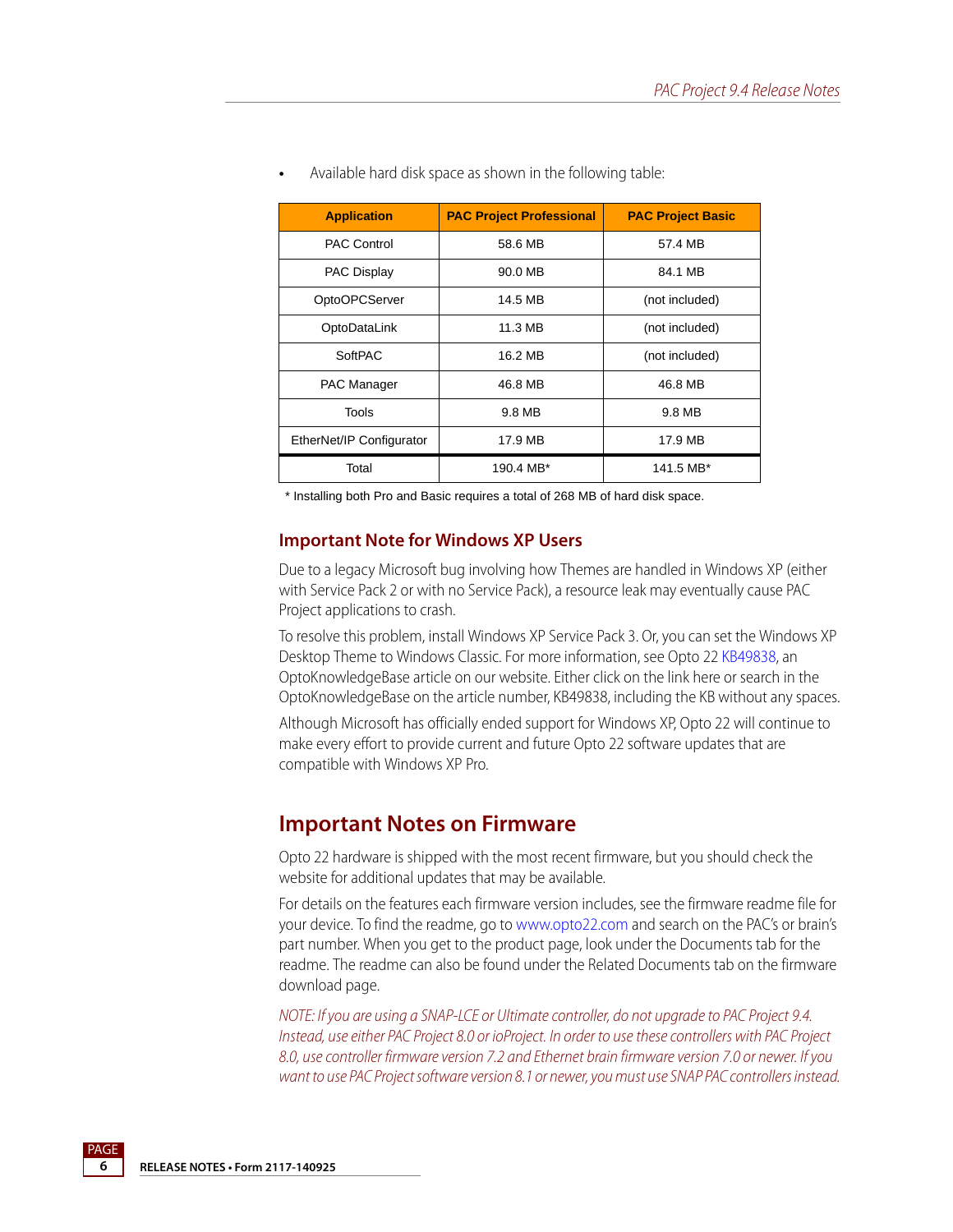For additional compatibility information, see form 1693, the Legacy and Current Product Comparison and Compatibility Charts. To obtain this form, go to the Opto 22 website, [www.opto22.com](http://www.opto22.com), and search on the form number, 1693.

### **PAC Project Examples Location**

In order to comply with Microsoft's rules regarding directory structure, starting in PAC Project version 9.1 we place all PAC Project application examples in a new location on your hard drive. You'll find PAC Project 9.4 examples here:

- **•** For Windows 8.1, Windows 7 or Vista—C:\Users\Public\Public Documents\Opto 22\PAC Project 9.4
- **•** For Windows XP—C:\Documents and Settings\All Users\Shared Documents\Opto 22\PAC Project 9.4

### <span id="page-6-0"></span>**For Help**

If you have any difficulty using software, documents, or firmware, contact Opto 22 Product Support by email or phone:

| <b>Phone:</b>    | 800-TEK-OPTO<br>$(800 - 835 - 6786)$<br>951-695-3080<br>(Hours are Monday<br>through Friday,<br>7 a.m. to 5 p.m. Pacific<br>Time) | NOTE: Email messages and phone<br>calls to Opto 22 Product Support<br>are grouped together and<br>answered in the order received. |
|------------------|-----------------------------------------------------------------------------------------------------------------------------------|-----------------------------------------------------------------------------------------------------------------------------------|
| Fax:             | 951-695-3017                                                                                                                      |                                                                                                                                   |
| Email:           | support@opto22.com                                                                                                                |                                                                                                                                   |
| Opto 22 website: | www.opto22.com                                                                                                                    |                                                                                                                                   |

In addition, the OptoKnowledgeBase (OptoKB) provides the latest information on support issues and workarounds. Visit [www.opto22.com](http://www.opto22.com) and click on the Support tab and then click on OptoKnowledgeBase for more information.

# **Sign Up for My.Opto 22**

We recommend signing up at [My.Opto22](http://www.opto22.com/site/myopto/my_login.aspx) to receive news about Opto 22 products. With a My.Opto22 account you can receive notification of software and firmware upgrades and new or revised documentation such as data sheets, OptoKB articles, and white papers.